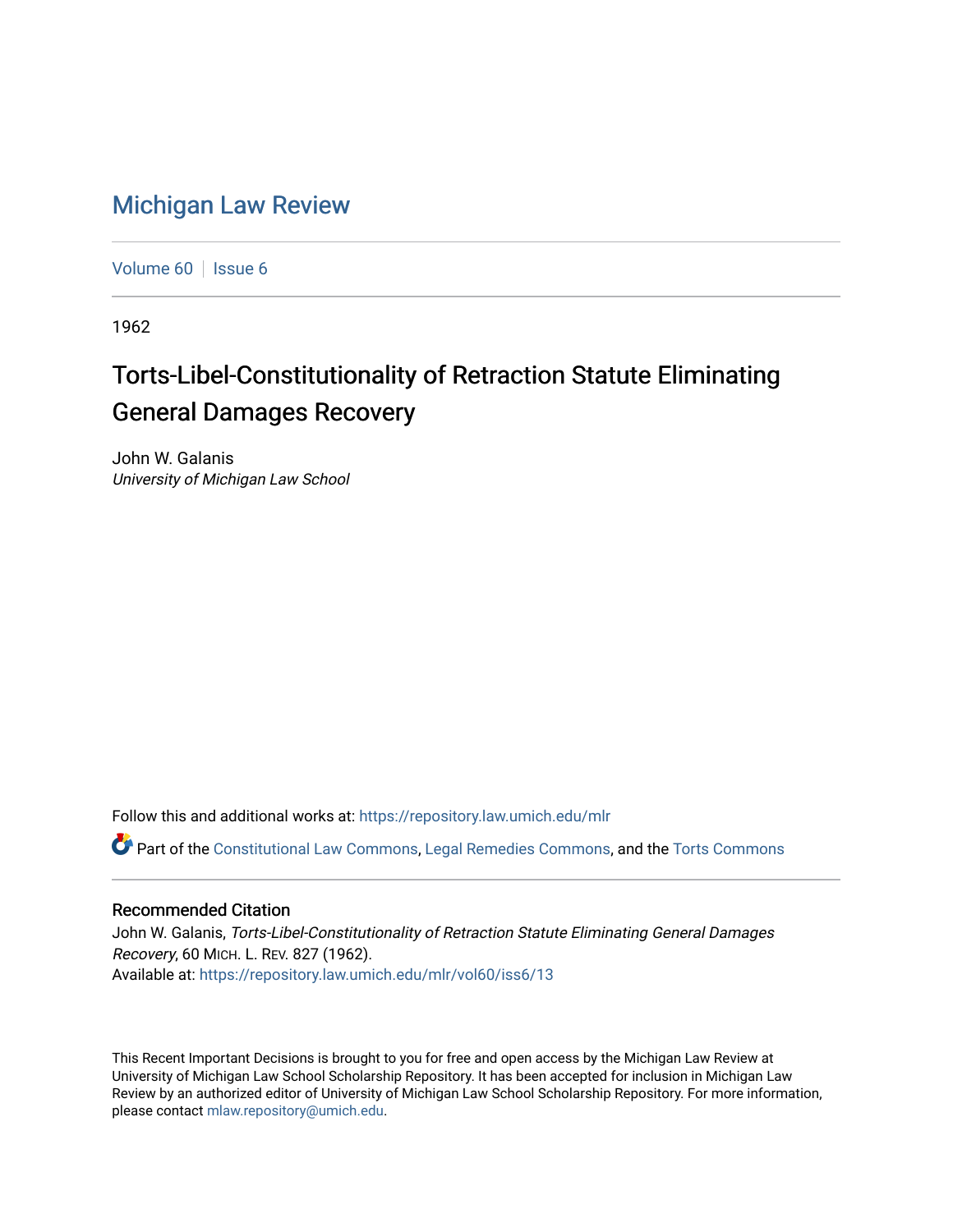TORTS-LIBEL-CONSTITUTIONALITY OF RETRACTION STATUTE ELIMINAT-ING GENERAL DAMAGES REcoVERY-Following publication of allegedly libelous statements made by defendants during a televised news broadcast, plaintiff commenced an action to recover damages. Defendants' motion to strike the allegations of general and punitive damages was granted by the trial court since the complaint did not allege that defendants intended to defame plaintiff, or that defendants refused to publish a requested retraction of a non-intentional libel, both of which are conditions precedent to recovery of such damages under the Oregon statute.1 Plaintiff failed to plead further and judgment was entered for defendants. On appeal to the Oregon Supreme Court, *held,* affirmed. The plaintiff's failure to com-

1 ORE. REv. STAT, § 30.160 (1955) which provides:

"(l) In an action for damages on account of a defamatory statement published or broadcast in a newspaper, magazine, other printed periodical, or by radio, television or motion pictures, the plaintiff shall not recover general damages unless: (a) A correction or retraction is demanded but not published as provided in ORE. REv. STAT. § 30.165; or (b) The plaintiff proves by a preponderance of the evidence that the defendant actually intended to defame the plaintiff. (2) Where the plaintiff is entitled to recover general damages, the publication of a correction or retraction may be considered in mitigation of damages."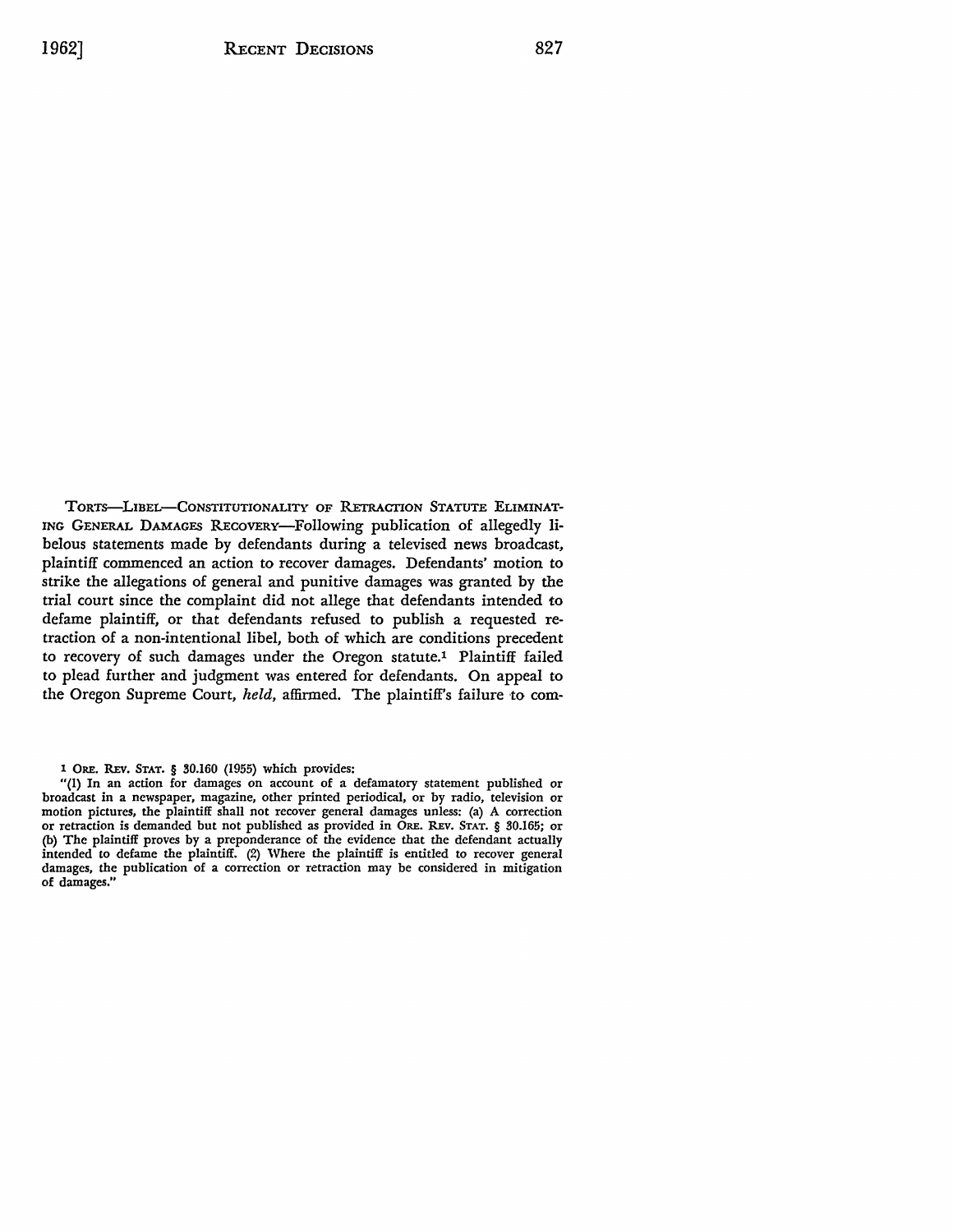ply with the statute for general damages recovery was fatal to the cause of action, and the substitution of a retraction for an allowance of general damages does not violate the Oregon Constitution or the fourteenth amendment of the federal constitution.2 *Holden v. Pioneer Broadcasting Co.,* 365 P.2d 845 (Ore. 1961).

At common law it was generally held that a plaintiff defamed by libel may recover general damages-presumed injury to reputation-without pleading or proving actual damage.3 However, with the exception of certain categories of imputation, it has been held that where extrinsic facts are necessary to prove the imputation conveyed, such libel "per quod" is not actionable without proof of special damages-actual injury to reputation.4 But where the plaintiff can recover general damages, a retraction by a publisher precludes an allowance of punitive damages absent actual malice, and such retraction may also be shown in mitigation of general damages.<sup>5</sup> The recent advent and rapid growth of various types of mass communication media has created a need for new and appropriate rules of law, both substantive and procedural, in the defamation area.<sup>6</sup> Common law libel doctrines, complicated by problems of strict liability,7 chain liability,<sup>8</sup>

<sup>2</sup>The statute was attacked as violating the equal protection clause of article I, § 20, of the Oregon Constitution, and the equal protection and due process clauses of the fourteenth amendment to the Constitution of the United States. The central point of attack was upon article I, § 10, of the Oregon Constitution which states: "Every man shall have remedy by due course of law for injury done him in his person, property or reputation." The court in upholding the statute held in reference to article I, § 10, that the legislature can modify or limit remedies consistent with the Oregon Constitution, and even if not, a retraction is a substantial equivalent of general damages.

3 PRossER, TORTS § 93 (2d ed. 1955). See generally Veeder, *History and Theory of the Law of Defamation* (pts. 1-2), 3 CoLuM. L. REv. 546 (1903); 4 id. 33 (1904); Comment, 69 HARV. L. REV. 875 (1956).

4 See authorities cited note 3 *supra.* 

<sup>5</sup>See, *e.g.,* Turner v. Hearst, 115 Cal. 394, 47 Pac. 129 (1896); Mcyerle v. Pioneer Publishing Co., 45 N.D. 568, 178 N.W. 792 (1920); Webb v. Call Publishing Co., 173 Wis. 45, 180 N.W. 263 (1920).

6 See Chafee, *Possible New Remedies for Errors in the Press,* 60 HARv. L. REv. 1 (1946); Donnelly, *The Law of Defamation; Proposals for Reform,* 33 MINN. L. REv. 609 (1949).

7 Hulton &: Co. v. Jones, [1909] 2 K.B. 444, *affirmed,* [1910] A.C. 20. Sec PROSSER, TORTS § 94 (2d ed. 1955). Closely related is liability imposed for repeating a defamation. The principal case is a good example, as the defendant television station published a grand jury report in a news broadcast. See principal case at 846. *See, e.g.,* W'ood v. Constitution Publishing Co., 57 Ga. App. 123, 194 S.E. 760 (1937), *afj'd mem.,* 187 Ga. 377, 200 S.E. 131 (1938) (defendant liable for publishing press agency dispatches); Atkinson v. Detroit Free Press Co., 46 Mich. 341, 9 N.W. 501 (1881) (liability resulted from publishing opinion of third person). In Rogers v. Courier Post Co., 2 **N.J.** 393, 66 A.2d 869 (1949), the defendant newspaper quoted an assistant prosecutor who made defamatory statements, and although accurate and fairly reported without malice, the court held defendant liable.

s A cause of action at common law arises for each publication of the defamatory statement to each different person. As this proved too harsh when applied to mass news media, a doctrine was developed that an entire edition of a newspaper or a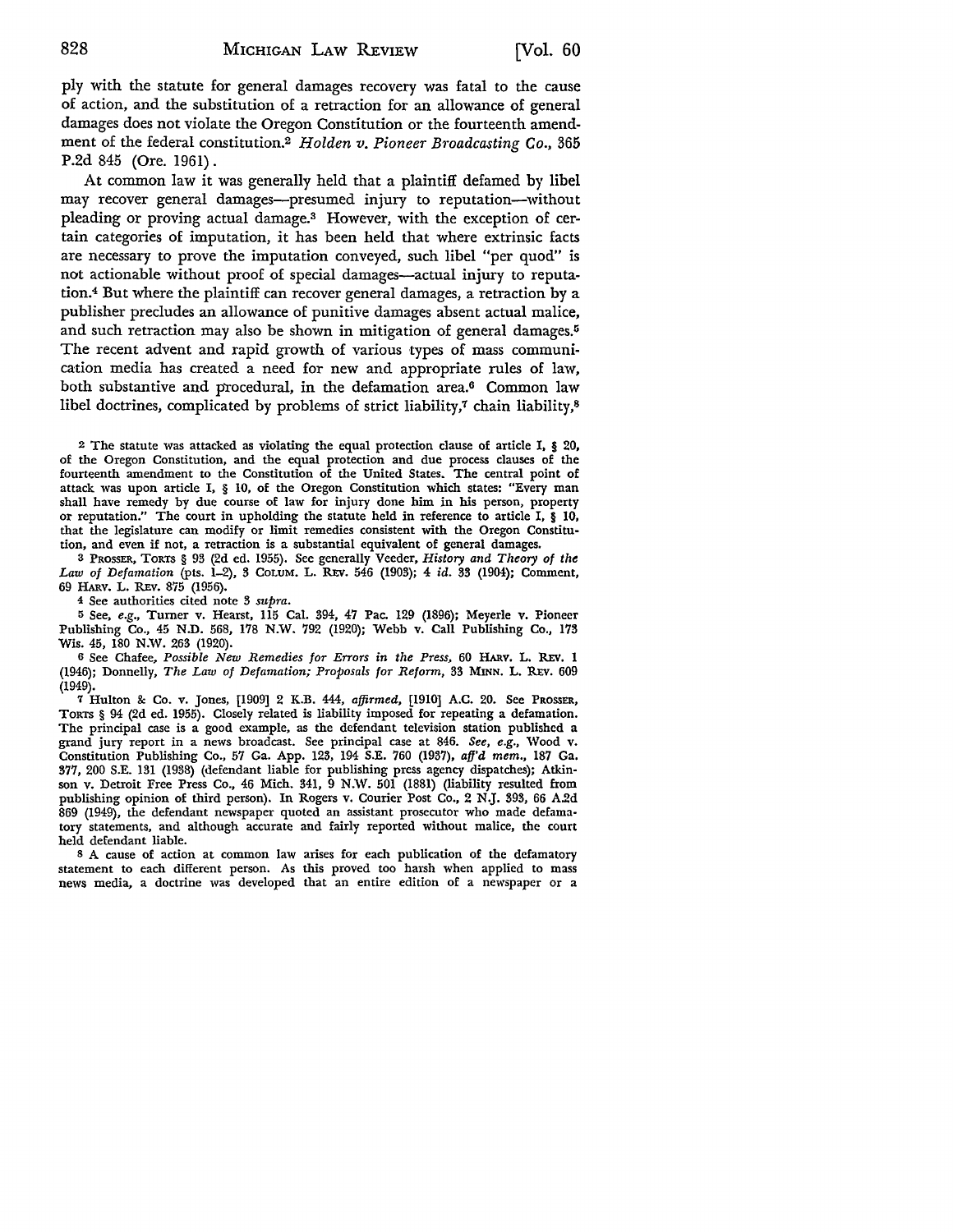and the possibility of extortionate suits, when added to the ever-present difficulty of measuring damages,9 have served as an effective deterrent to the free dissemination of news to the public. Further highlighting the precarious position of a publisher has been the fact that even the exercise of due care would not always prevent the publication of defamatory statements, from which liability followed.1° As a result, many state legislatures have enacted retraction statutes<sup>11</sup> which provide a substitutionary remedy for general damages, thereby precluding the application of the otherwise onerous general damages burden thrust upon news publishers for unintentional libels. But when state legislatures have so acted, the state courts have usually either held the statutes invalid as unconstitutional<sup>12</sup> or interpreted them to permit recovery of all but punitive damages,13 thereby frustrating the manifest legislative policy. For example, in Minnesota where a retraction statute was upheld, it was held to apply only if the defendant proved that the libel was published in good faith, a term interpreted to mean freedom from fault, including negligence.14 The principal case follows the affirmative path set by *Werner v. Southern Cal. Associated Newspapers, <sup>15</sup>*which upheld a retraction statute in •the face of constitu-

magazine was to be regarded as a single publication for which only one cause of action would lie within a state. The significant limitation on the "single publication" rule, however, is that it does not cross a state line; hence, conceivably, one could have fifty causes of action. This presents the unsettled question of what law would apply to each cause of action. For a discussion of "chain libel" suits, see Prosser, *Interstate Publications,*  51 MICH. L. REV. 959 (1953).

9 See McCORMICK, DAMAGES § 117 (1935).

10 *See, e.g.,* Coffey v. Midland Broadcasting Co., 8 F. Supp. 889, 890 *(W* .D. Mo. 1934); Miles v. Louis Wasmer, Inc., 172 Wash. 466, 20 P.2d 847 (1933). See also Keller, *Federal Control of Defamation by Radio,* 12 NoTRE DAME LAw. 134, 154, 172 (1936); Vold, *Defamation by Radio,* 19 MINN. L. R.Ev. 6Il, 632 (1935).

11 See Note, 36 ORE. L. REV. 70, 71 (1956) for a complete classified list of retraction statutes by states.

12 *See, e.g.,* Hanson v. Krehbiel, 68 Kan. 670, 75 Pac. 1041 (1904) (plaintiff deprived of a remedy without "due course of law" under Kansas constitution); Park v. Detroit Free Press Co., 72 Mich. 560, 40 N.W. 731 (1888) (denial of equal protection); Neafie v. Hoboken Printing &: Publishing Co., 75 N.J.L. 564, 68 Atl. 146 (1907) (legislature has no power to eliminate remedy for injured reputation); Byers v. Meridian Printing Co., 84 Ohio 408, 95 N.E. 917 (1911) (plaintiff deprived of a remedy without due process of law).

13 See, *e.g.,* Comer v. Age Herald Publishing Co., 151 Ala. 613, 44 So. 673 (1907) in which a retraction statute which provided for a recovery of "actual damages" only after a retraction was construed to permit both general and special damages. *Accord,* Ross v. Gore, 48 So. 2d 412 (Fla. 1950); Ellis v. Brockton Publishing Co., 198 Mass. 538, 84 N.E. 1018 (1908); Osborn v. Leach, 135 N.C. 628, 47 S.E. 811 (1904); Meyerle v. Pioneer Publishing Co., 45 N.D. 568, 178 N.W. 792 (1920). *Cf.* Moore v. Stevenson, 27 Conn. 13 (1858), in which actual damages was construed to mean special damages but malice was held to encompass negligence as well as any wrongful state of mind. See note 1 *supra. As* to the "mangling" of retraction statutes by judicial interpretation, see Morris, *Inad*vertent Newspaper Libel and Retraction, 32 ILL. L. REV. 36 (1937).

14 Allan v. Pioneer-Press Co., 40 Minn. 117, 41 N.W. 936 (1889).

15 35 Cal. 2d 121, 216 P.2d 825 (1950), *appeal dismissed,* 340 U.S. 910 (1951), 38 CALIF. L. REV. 951 (1950). See also Annot., 13 A.L.R.2d 252 (1950).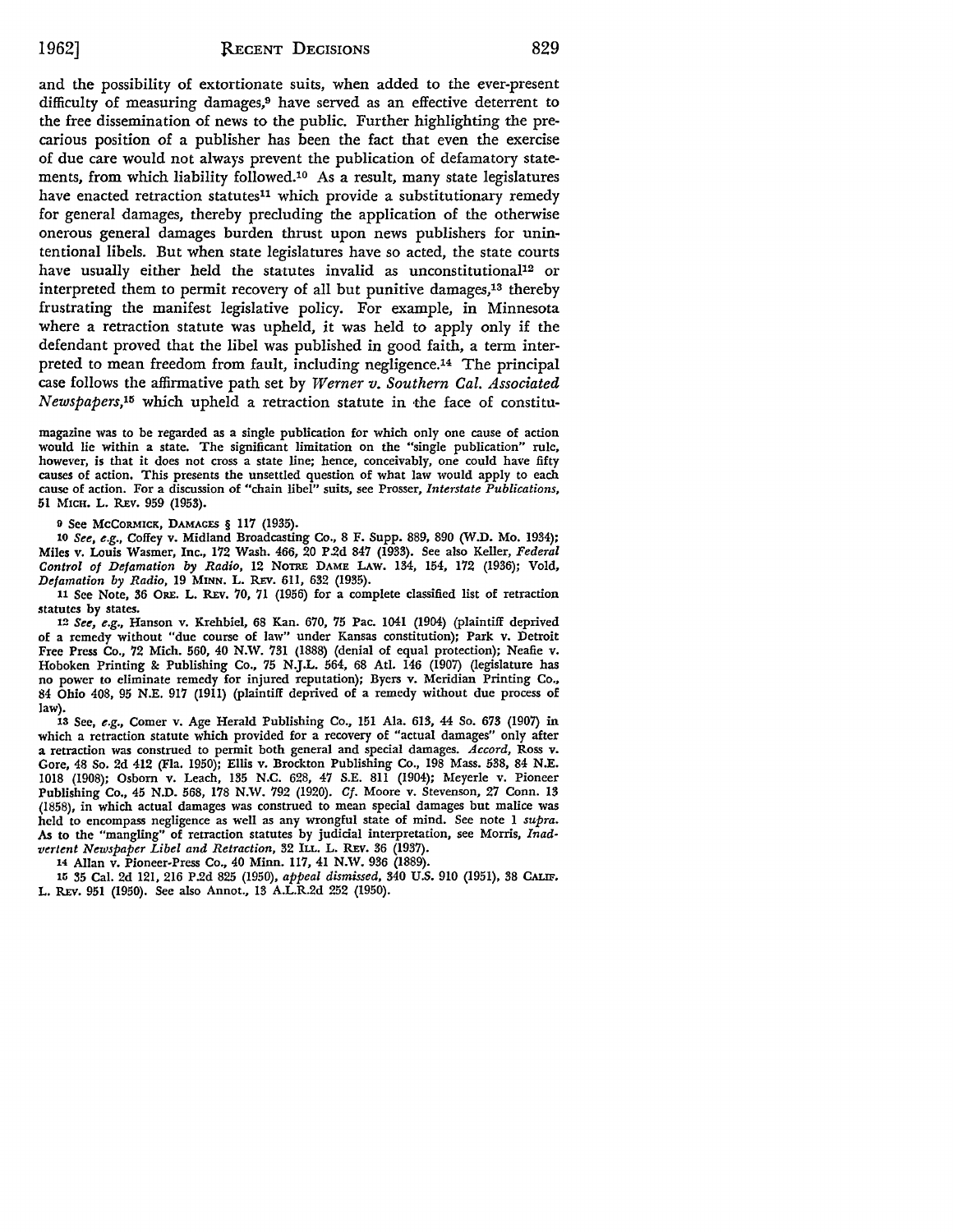tional attacks. The California statute, though its coverage is not so broad,16 went a step farther than the Oregon statute in question. In California, a retraction is a substitute for general and punitive damages in the case of deliberate and malicious as well as inadvertent libel.17 Thus, in those states where the constitutionality of the retraction statute has been upheld, and where they have been construed and applied without significant judicial abrogation, the plaintiff is left with a right only to special damagesactual pecuniary injury-in most cases impossible, or at least quite difficult, to prove, and to a retraction which may or may not be a suitable remedy for his damaged reputation.

While the deterrent effect of a retraction statute may not be as strong as the threat of a law suit and subsequent financial loss,18 it offers significant advantages in the furtherance of truthful and comprehensive news reporting. For a retraction will, to the extent that the same audience sees it, promptly inform this segment of the public of the falsity or mistake of the original publication and therefore can arguably be more effective in repairing the plaintiff's reputation than a less publicized damage recovery through litigation at a much later date. Moreover, retraction statutes, by encouraging the publication of retractions to avoid general damages recoveries, obviate the necessity of recourse to litigation to correct misstatements.19 Without going so far as the California statute, which includes intentional libel, the Oregon statute seems to offer the best approach.20 It facilitates a free dissemination of news by avoiding strict liability without fault as to publishers, and also provides protection for the individual's reputation by means of a published retraction or a damage action in the case of intentional defamation. Aside from the arguments for or against retraction statutes, the principal case indicates a relaxation

16 CALIF. CIV. CoDE § 48(a) covers only newspapers and radio broadcasts whereas the Oregon retraction statute includes all media. See note 1 *supra.* 

17 CALIF. CIV. CoDE § 48(a).

18 See Morris, *Inadvertent Newspaper Libel and Retraction*, 32 ILL. L. REV. 36 (1937). Some would argue that the power of the press to destroy is too great, and that it can better bear the loss through libel insurance. See Libel Insurance, Bus. Week, June 8, 1946, p. 61; Donnelly, The Law of Defamation: Proposals for Reform, 33 MINN. L. REV. 609 (1949).

19 See Chafee, *Possible New Remedies for Errors in the Press,* 60 HARv. L. R.Ev. **1**  (1946).

20 One writer has suggested a statutory right of reply is the best approach to provide a substitute remedy for general damages. See Chafee, *Possible New Remedies for Errors in the Press, 60 HARV. L. REV. 1 (1946). See, e.g., NEV. REV. STAT. § 200.570 (1960) which* requires that a denial of a libelous article be published by any newspaper or periodical circulated within the state and failure to comply with the provisions of this section makes one subject to criminal penalties. The right of reply is not only subject to attack as to its feasibility, but it would not require the publisher to notify the public as to its falsity, and, in effect, the public would receive two sides to an alleged libel without knowing which is the correct view. A retraction, on the other hand, offers to the plaintiff tangible proof of the falsity of the libel for use in the future when confronted with questions concerning his reputation.